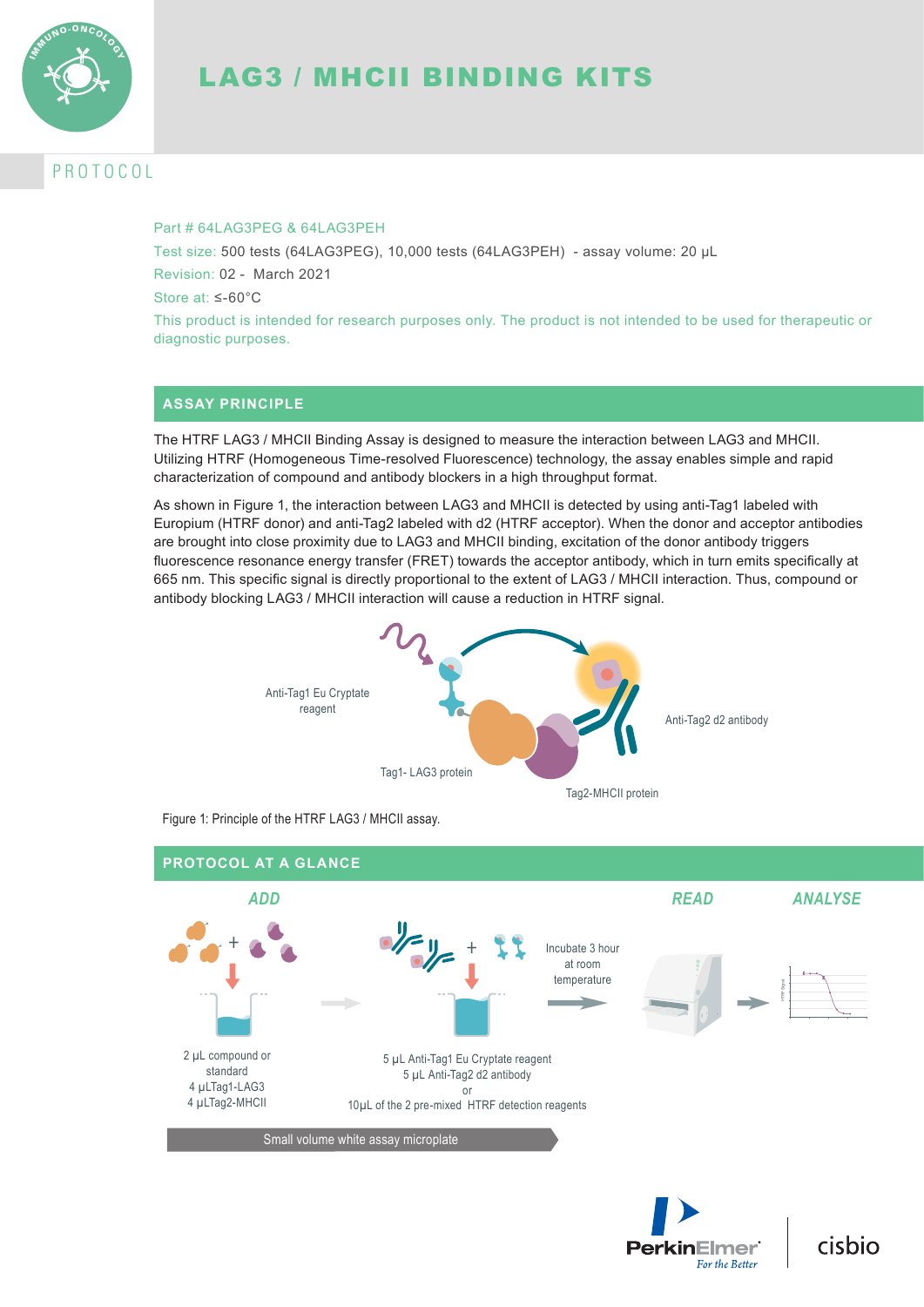| <b>KIT COMPONENTS</b>                   | <b>500 TESTS</b><br>CAT#64LAG3PEG | <b>10,000 TESTS</b><br><b>CAT # 64LAG3PEH</b> |
|-----------------------------------------|-----------------------------------|-----------------------------------------------|
| Tag1-LAG3                               | 1 vial - 100 µL                   | 2 vials - 1 mL                                |
| Frozen                                  | 20X                               | 20X                                           |
| Tag2-MHCII                              | 1 vial - 100 µL                   | $2$ vial - 1 mL                               |
| Frozen                                  | 20x                               | 20x                                           |
| LAG3 / MHCII standard                   | 1 vial - $50 \mu L$               | 1 vial - $50 \mu L$                           |
| Frozen                                  | $2.5 \mu M$                       | $2.5 \mu M$                                   |
| Anti-Tag1 Eu Cryptate reagent           | 1 vial - $50 \mu L$               | 1 vial - $1$ mL                               |
| Frozen                                  | 50X                               | 50X                                           |
| Anti-Tag2 d2 antibody                   | 1 vial - $50 \mu L$               | 1 vial - $1$ mL                               |
| Frozen                                  | 50X                               | 50X                                           |
| PPI Europium Detection Buffer<br>Frozen | 1 vial - 20 mL                    | 1 vial - 220 mL                               |

For reading, an HTRF®-Certified Reader is needed. Make sure to use the set-up for Eu Cryptate. For a list of HTRF-compatible readers and setup recommendations, please visit our website at: www.cisbio.com/readers

For HTRF microplate recommendations, please visit www.cisbio.com/microplate-recommendations

# **STORAGE AND STABILITY**



Store the kit at ≤-60°C. Under appropriate storage conditions, reagents are stable until the expiry date indicated on the label.



Once reconstituted, tagged LAG3 & MHCII stock solution may be frozen, and can be thawed only once. Once thawed (or reconstituted), anti-Tag solutions can be frozen once. To avoid freeze/thaw cycles, it is recommended to dispense remaining stock solutions into disposable plastic vials for storage at ≤-60°C.

Thawed PPI Europium Detection Buffer can be stored at 2-8°C on your premises.

### **REAGENT PREPARATION**

### **BEFORE YOU BEGIN:**

- **•** It is very important to prepare reagents in the specified PPI Europium detection buffer. The use of an incorrect buffer may affect reagent stability and assay results.
- **•** Thaw the frozen reagents at room temperature.
- **•** Before use, allow all reagents to warm up to room temperature then homogeneize buffer. It is recommended to filter buffer before use.
- **•** The tagged protein solutions must be prepared in individual vials DO NOT premix tagged solutions prior to dispensing.
- **•** The anti-Tag solutions must be prepared in individual vials and can be premixed prior to dispensing.
- **•** Compounds may be prepared in PPI Europium detection buffer. We recommend keeping DMSO below 0.5% during the assay (20 µL final volume).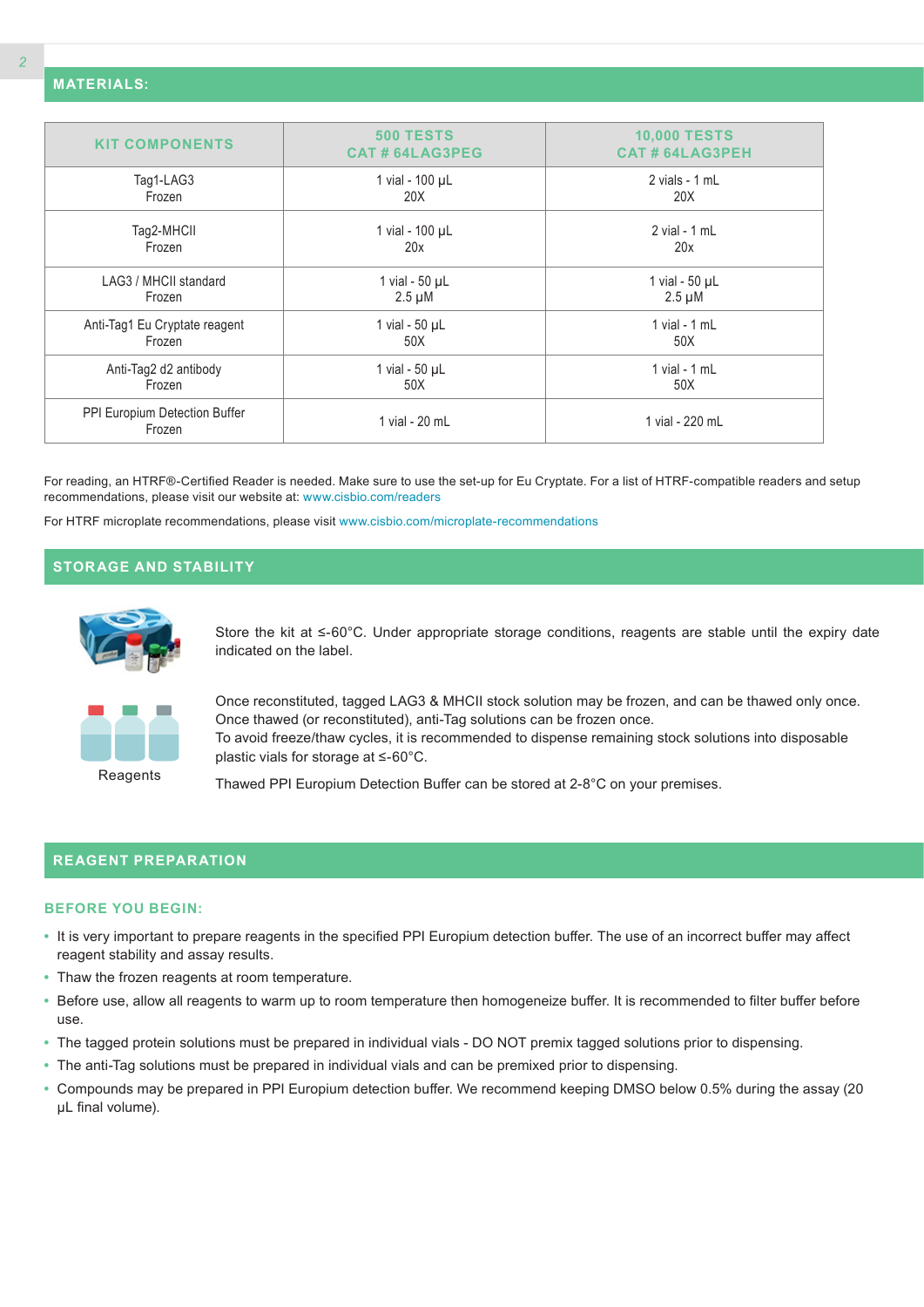# **TO PREPARE STOCK SOLUTIONS:**

Take care to prepare stock and working solutions according to the directions for the kit size you have purchased.

| <b>500 TESTS</b>                                                                                                                             |  | <b>10,000 TESTS</b>           |                                                                                                                                        |  |  |  |
|----------------------------------------------------------------------------------------------------------------------------------------------|--|-------------------------------|----------------------------------------------------------------------------------------------------------------------------------------|--|--|--|
| Tag1-LAG3                                                                                                                                    |  |                               |                                                                                                                                        |  |  |  |
| Thaw the Tag1-LAG3.<br>Mix gently.<br>This 20X stock solution can be frozen and<br>stored at $\leq$ -60 $^{\circ}$ C.                        |  |                               | Thaw the the Tag1-LAG3.<br>Mix gently<br>This 20X stock solution can be frozen and<br>stored at $\leq$ -60 $^{\circ}$ C.               |  |  |  |
|                                                                                                                                              |  | Tag2-MHCII                    |                                                                                                                                        |  |  |  |
| Thaw the Tag2-MHCII.<br>Mix gently.<br>This 20x stock solution can be frozen and<br>stored at $\leq$ -60°C.                                  |  |                               | Thaw the Tag2-MHCII.<br>Mix gently.<br>This 20x stock solution can be frozen and<br>stored at $\leq$ -60°C.                            |  |  |  |
|                                                                                                                                              |  | LAG3 / MHCII Standard         |                                                                                                                                        |  |  |  |
| Thaw the LAG3 / MHCII standard.<br>Mix gently.<br>This standard stock solution can be frozen and<br>stored at $\leq$ -60°C.                  |  |                               | Thaw the LAG3 / MHCII standard.<br>Mix gently.<br>This standard stock solution can be frozen and<br>stored at $\leq$ -60 $^{\circ}$ C. |  |  |  |
|                                                                                                                                              |  | Anti-Tag1 Eu Cryptate reagent |                                                                                                                                        |  |  |  |
| Thaw the Anti-Tag1 Eu Cryptate reagent.<br>Mix gently.<br>This 50X Eu stock solution can be frozen and<br>stored at $\leq$ -60 $^{\circ}$ C. |  |                               | Thaw the Anti-Tag1 Eu Cryptate reagent.<br>Mix gently.<br>This 50X Eu stock solution can be frozen and<br>stored at $\leq$ -60°C.      |  |  |  |
|                                                                                                                                              |  | Anti-Tag2 d2 antibody         |                                                                                                                                        |  |  |  |
| Thaw the Anti-Tag2 d2 antibody.<br>Mix gently.<br>This 50X d2 stock solution can be frozen and<br>stored at $\leq$ -60 $^{\circ}$ C.         |  |                               | Thaw the Anti-Tag2 d2 antibody.<br>Mix gently.<br>This 50X d2 stock solution.can be frozen and<br>stored at $\leq$ -60 $^{\circ}$ C.   |  |  |  |
| PPI Europium Detection Buffer                                                                                                                |  |                               |                                                                                                                                        |  |  |  |
| Thaw the PPI Europium Detection Buffer<br>The thawed buffer can be stored at 2-8°C on<br>your premises.                                      |  |                               | Thaw the PPI Europium Detection Buffer<br>The thawed buffer can be stored at 2-8°C on<br>your premises.                                |  |  |  |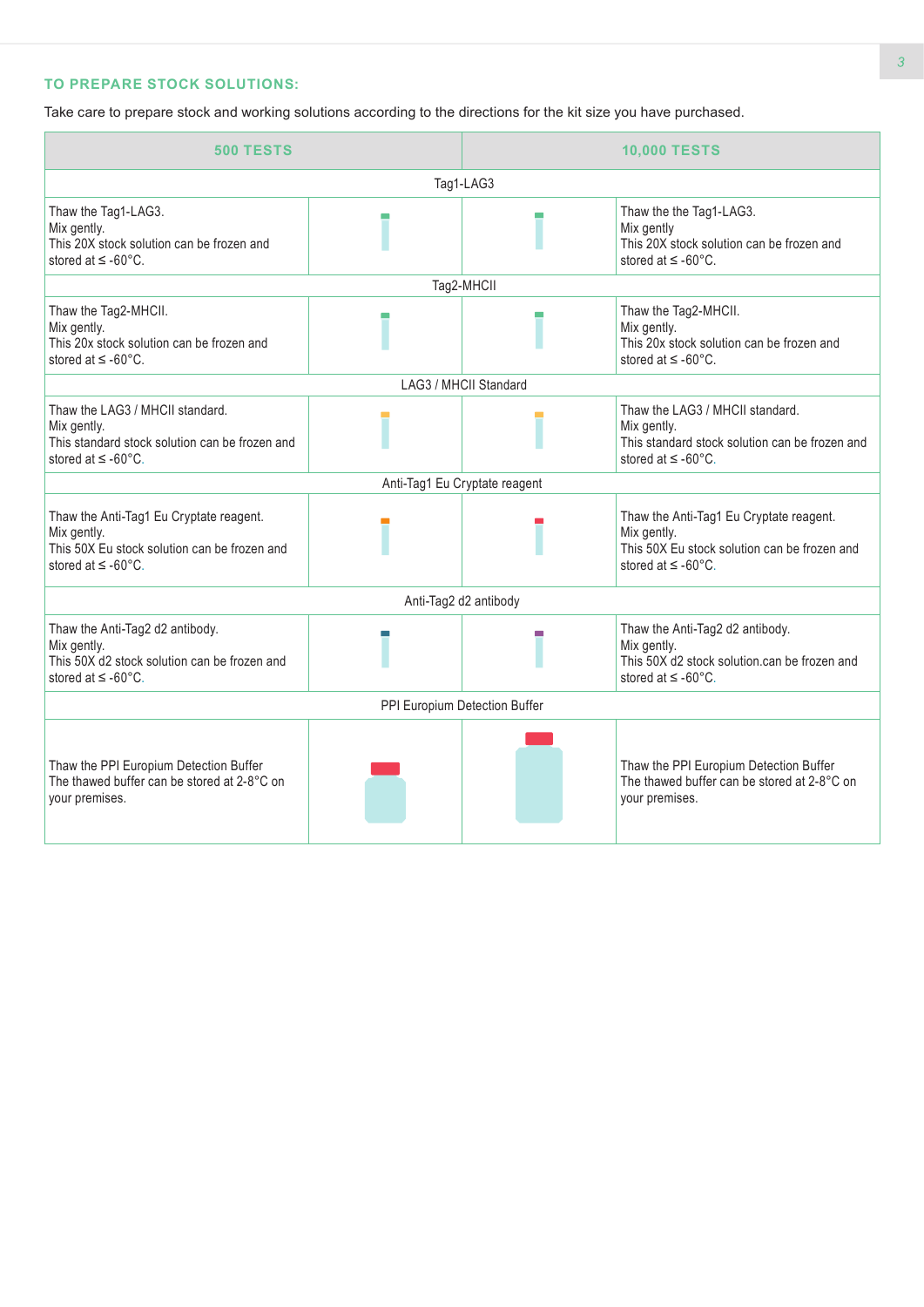### **TO PREPARE TAG1-LAG3 AND TAG2-MHCII WORKING SOLUTIONS:**

#### Each well requires 4 µL of each Tag-protein.



#### **TO PREPARE ANTI-TAG1 EU CRYPTATE REAGENT AND ANTI-TAG2 D2 ANTIBODY WORKING SOLUTIONS:**

Each well requires 5 µL of each anti-Tag donor & acceptor reagents.

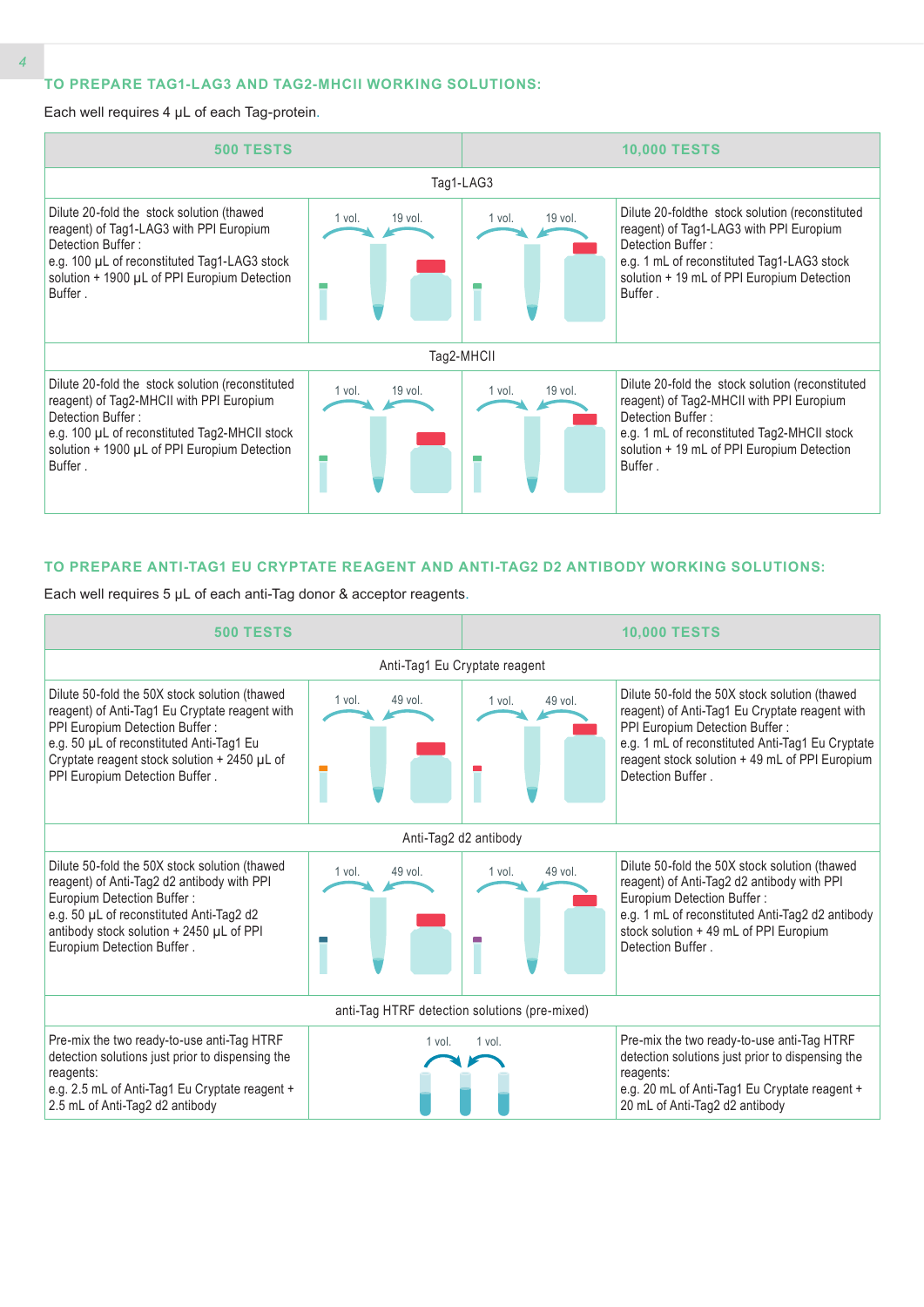### **TO PREPARE WORKING LAG3 / MHCII STANDARD SOLUTIONS:**

- **•** Each well requires 2 µL of standard.
- **•** In order to counteract any standard sticking, we recommend changing tips between each dilution.

A recommended standard dilution procedure is listed and illustrated below:

- **•** Thaw the LAG3 / MHCII standard stock solution, this yields the high standard (Std 7: 2.5 µM (2 500 000 pM)).
- **•** Use the high standard (Std 7) to prepare the standard curve using 5-fold serial dilutions as follows:
	- Dispense 40 µL of PPI Europium detection buffer into each vial from Std 6 to Std 0
	- Add 10 µL of standard to 40 µL of PPI Europium detection buffer, mix gently and repeat the serial dilution to make standard solutions: std6, std5, std4, std3, std2, std1

This will create 7 standards for the analyte. Std 0 is PPI Europium detection buffer alone.



| <b>STANDARD</b>                              | <b>SERIAL DILUTIONS</b>                                | <b>WORKING</b><br><b>SOLUTIONS</b> | <b>FINAL</b><br><b>CONCENTRATIONS</b> |
|----------------------------------------------|--------------------------------------------------------|------------------------------------|---------------------------------------|
| Standard 7<br><b>Standard Stock solution</b> | Thaw the LAG3 / MHCII standard stock solution          | 2 500 000 pM                       | 250 000 pM                            |
| Standard 6                                   | 10 µL Standard 7 + 40 µL PPI Europium detection buffer | 500 000 pM                         | 50 000 pM                             |
| Standard 5                                   | 10 µL Standard 6 + 40 µL PPI Europium detection buffer | 100 000 pM                         | 10 000 pM                             |
| Standard 4                                   | 10 µL Standard 5 + 40 µL PPI Europium detection buffer | 20 000 pM                          | 2 000 pM                              |
| Standard 3                                   | 10 µL Standard 4 + 40 µL PPI Europium detection buffer | 4 000 pM                           | 400 pM                                |
| Standard 2                                   | 10 µL Standard 3 + 40 µL PPI Europium detection buffer | 800 pM                             | 80 pM                                 |
| Standard 1                                   | 10 µL Standard 2 + 40 µL PPI Europium detection buffer | 160 pM                             | $16$ pM                               |
| Standard 0                                   | 40 µL PPI Europium detection buffer                    | 0 <sub>pM</sub>                    | 0 <sub>pM</sub>                       |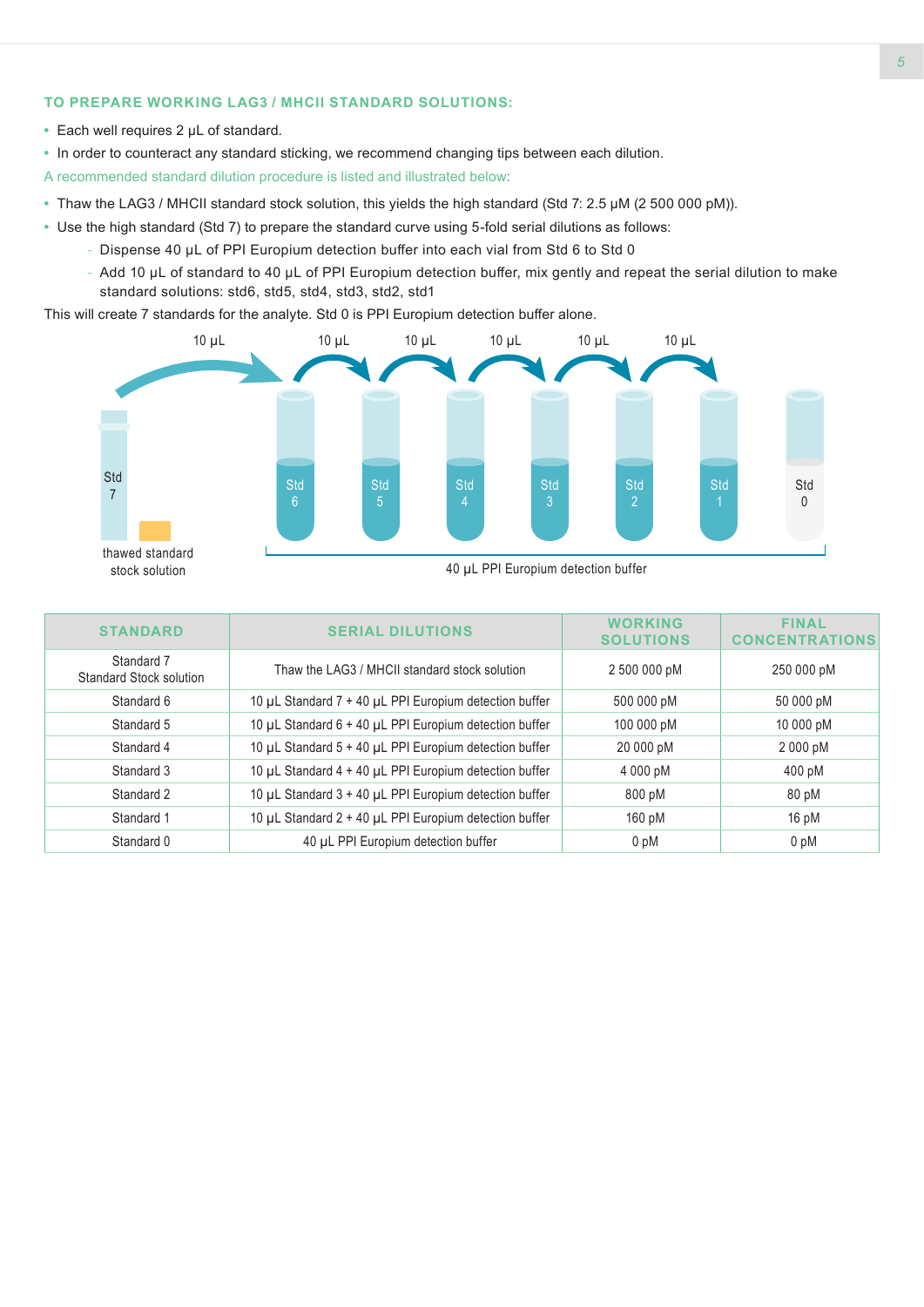|                                  | <b>ASSAY PROTOCOL</b> |                                                                                                                         |                                                                                                                   |  |  |  |  |  |
|----------------------------------|-----------------------|-------------------------------------------------------------------------------------------------------------------------|-------------------------------------------------------------------------------------------------------------------|--|--|--|--|--|
|                                  |                       | Standard                                                                                                                | Samples                                                                                                           |  |  |  |  |  |
| $\overline{\phantom{0}}$<br>Step |                       | Dispense into each standard well<br>2 µL of standard<br>4 µL of Tag1-LAG3<br>4 µL of Tag2-MHCII.                        | Dispense into each sample well<br>2 µL of compound/antibody or buffer<br>4 µL of Tag1-LAG3<br>4 µL of Tag2-MHCII. |  |  |  |  |  |
| $\sim$<br>Step                   |                       | Dispense into all standard & sample wells 10 µL of pre-mixed<br>Anti-Tag1 Eu Cryptate reagent and Anti-Tag2 d2 antibody |                                                                                                                   |  |  |  |  |  |
| S<br>Step                        |                       | Seal the plate and incubate for 3 hour at room temperature                                                              |                                                                                                                   |  |  |  |  |  |
| 4<br>Step                        | $\mathord{\sim}$      | Remove the plate sealer and read on an HTRF® compatible reader.                                                         |                                                                                                                   |  |  |  |  |  |

# **STANDARD PROTOCOL FOR INHIBITORY ASSAY IN 20 µL FINAL VOLUME**

|                  | Standard                 | <b>Inhibitor</b>         | Tag1-LAG3 | Tag2-MHCII               | Anti-Tag1 Eu<br>Cryptate reagent | Anti-Tag2 d2<br>antibody | PPI Europium<br>detection buffer |
|------------------|--------------------------|--------------------------|-----------|--------------------------|----------------------------------|--------------------------|----------------------------------|
| Standard         | $2 \mu L$                | $\overline{\phantom{a}}$ | $4 \mu L$ | $4 \mu L$                | 5 <sub>µ</sub>                   | 5 <sub>µ</sub>           | $\overline{\phantom{a}}$         |
| Sample           | $\overline{\phantom{a}}$ | 2 <sub>µ</sub>           | $4 \mu L$ | $4 \mu L$                | $5 \mu L$                        | 5 <sub>µ</sub>           | $\overline{\phantom{a}}$         |
| Positive control | $\overline{\phantom{a}}$ | $\overline{\phantom{a}}$ | $4 \mu L$ | $4 \mu L$                | $5 \mu L$                        | 5 <sub>µ</sub>           | $2 \mu L$                        |
| Negative control | $\overline{\phantom{a}}$ | $\overline{\phantom{a}}$ | $4 \mu L$ | $\overline{\phantom{a}}$ | 5 <sub>µ</sub>                   | 5 <sub>µ</sub>           | 6 µL                             |
| Buffer control   | ۰                        | $\overline{\phantom{a}}$ | ۰         | ۰                        | ۰                                | $\overline{\phantom{a}}$ | $20 \mu L$                       |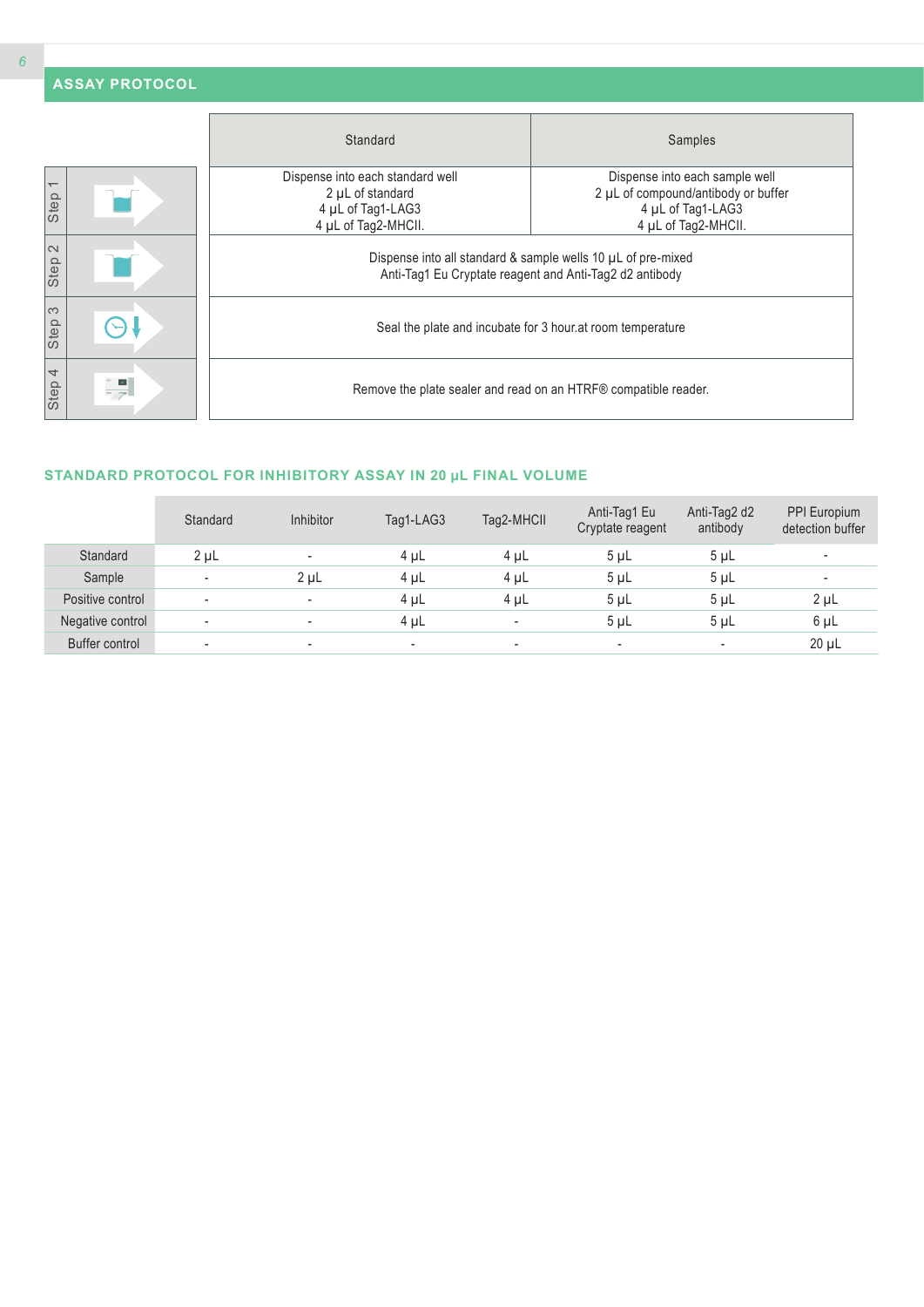### **EXAMPLE OF PLATE MAP**

|               |                                                                                                                                 | $\overline{2}$ | $\mathbf{3}$   | $\overline{4}$                                                                                     | 5              | 6 <sup>°</sup> |
|---------------|---------------------------------------------------------------------------------------------------------------------------------|----------------|----------------|----------------------------------------------------------------------------------------------------|----------------|----------------|
| A             | Buffer control:<br>20 µL PPI Europium detection<br>buffer                                                                       | Repeat Well A1 | Repeat Well A1 | Compound:<br>2 µL compound<br>4 µL Tag1-LAG3<br>4 µL Tag2-MHCII<br>10 µL pre-mix anti-Tag reagents | Repeat Well A4 | Repeat Well A4 |
| B             | Negative control:<br>6 µL PPI Europium detection buffer<br>4 µL Tag1-LAG3<br>10 µL pre-mix anti-Tag reagents                    | Repeat Well B1 | Repeat Well B1 | Compound:<br>2 µL compound<br>4 µL Tag1-LAG3<br>4 µL Tag2-MHCII<br>10 µL pre-mix anti-Tag reagents | Repeat Well B4 | Repeat Well B4 |
| $\mathsf{C}$  | Positive control:<br>2 µL PPI Europium detection buffer<br>4 µL Tag1-LAG3<br>4 µL Tag2-MHCII<br>10 µL pre-mix anti-Tag reagents | Repeat Well C1 | Repeat Well C1 | Compound:<br>2 µL compound<br>4 µL Tag1-LAG3<br>4 µL Tag2-MHCII<br>10 µL pre-mix anti-Tag reagents | Repeat Well C4 | Repeat Well C4 |
| D             | $Std 0$ :<br>2 µL Standard 0<br>4 µL Tag1-LAG3<br>4 µL Tag2-MHCII<br>10 µL pre-mix anti-Tag reagents                            | Repeat Well D1 | Repeat Well D1 | Compound:<br>2 µL compound<br>4 µL Tag1-LAG3<br>4 µL Tag2-MHCII<br>10 µL pre-mix anti-Tag reagents | Repeat Well D4 | Repeat Well D4 |
| E             | Std 1:<br>2 µL Standard 1<br>4 µL Tag1-LAG3<br>4 µL Tag2-MHCII<br>10 µL pre-mix anti-Tag reagents                               | Repeat Well E1 | Repeat Well E1 | Compound:<br>2 µL compound<br>4 µL Tag1-LAG3<br>4 µL Tag2-MHCII<br>10 µL pre-mix anti-Tag reagents | Repeat Well E4 | Repeat Well E4 |
| F             | Std 2:<br>2 µL Standard 2<br>4 µL Tag1-LAG3<br>4 µL Tag2-MHCII<br>10 µL pre-mix anti-Tag reagents                               | Repeat Well F1 | Repeat Well F1 | Compound:<br>2 µL compound<br>4 µL Tag1-LAG3<br>4 µL Tag2-MHCII<br>10 µL pre-mix anti-Tag reagents | Repeat Well F4 | Repeat Well F4 |
| ${\mathsf G}$ | Std 3:<br>2 µL Standard 3<br>4 µL Tag1-LAG3<br>4 µL Tag2-MHCII<br>10 µL pre-mix anti-Tag reagents                               | Repeat Well G1 | Repeat Well G1 | Compound:<br>2 µL compound<br>4 µL Tag1-LAG3<br>4 µL Tag2-MHCII<br>10 µL pre-mix anti-Tag reagents | Repeat Well G4 | Repeat Well G4 |
| H             | Std 4:<br>2 µL Standard 4<br>4 µL Tag1-LAG3<br>4 µL Tag2-MHCII<br>10 µL pre-mix anti-Tag reagents                               | Repeat Well H1 | Repeat Well H1 |                                                                                                    |                |                |
|               | Std 5:<br>2 µL Standard 5<br>4 µL Tag1-LAG3<br>4 µL Tag2-MHCII<br>10 µL pre-mix anti-Tag reagents                               | Repeat Well I1 | Repeat Well I1 |                                                                                                    |                |                |
|               | Std 6:<br>2 µL Standard 6<br>4 µL Tag1-LAG3<br>4 µL Tag2-MHCII<br>10 µL pre-mix anti-Tag reagents                               | Repeat Well J1 | Repeat Well J1 |                                                                                                    |                |                |
| K.            | Std 7:<br>2 µL Standard 7<br>4 µL Tag1-LAG3<br>4 µL Tag2-MHCII<br>10 µL pre-mix anti-Tag reagents                               | Repeat Well K1 | Repeat Well K1 |                                                                                                    |                |                |